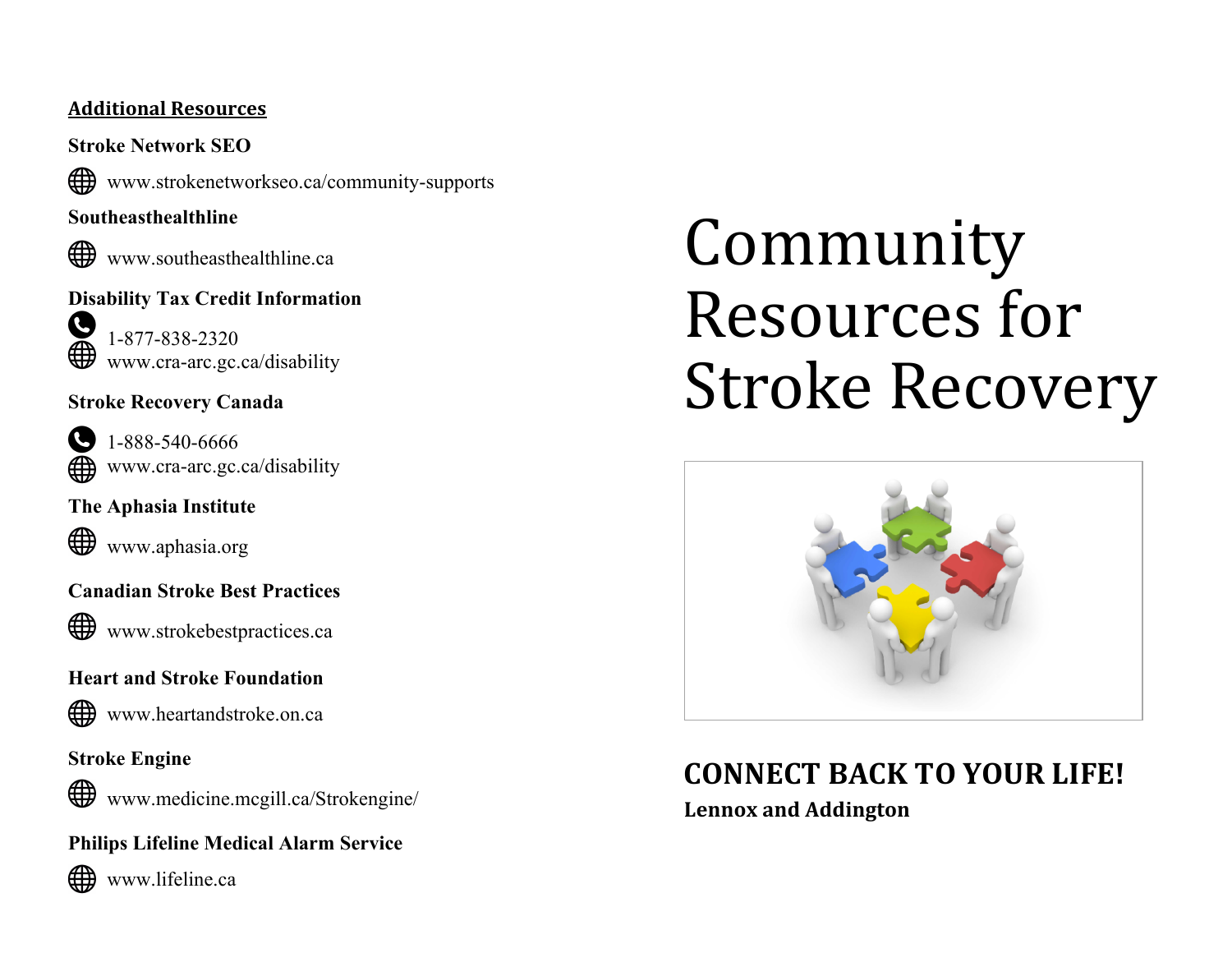## Equipment and Home Modification

For adaptive equipment to help with daily activities, mobility, and home accessibility:

#### **Adaptive Clothing by Silvert's**



1-800-387-7088 www.silverts.com

For equipment loan cupboards:

#### **Independent Order of Oddfellows Kingston** Ø 613-546-1937

For assistance with funding contact:

#### **Ontario March of Dimes**



1-800-263-3463 ext. 7211 www.marchofdimes.ca

**\*Please refer to your phonebook yellow pages under "home health" for a list of private providers**

## Homemaking and Personal Care



#### **St. Elizabeth Health Care** G 613-530-3400 ∰ www.saintelizabeth.com

#### Land O' Lakes Community Services: **Homemaking Program**

Offering housekeeping services



613-336-8934

www.lolcs.com

#### **South East Community Care Access Centre (CCAC)**

Access to healthcare support at home or in the community. Care coordinators work with people in the community or leaving the hospital to determine what help is needed and make referrals to community resources.



613-544-7090

www.healthcareathome.ca/southeast

**\*Please refer to your phonebook yellow pages under "home health" for a list of private providers**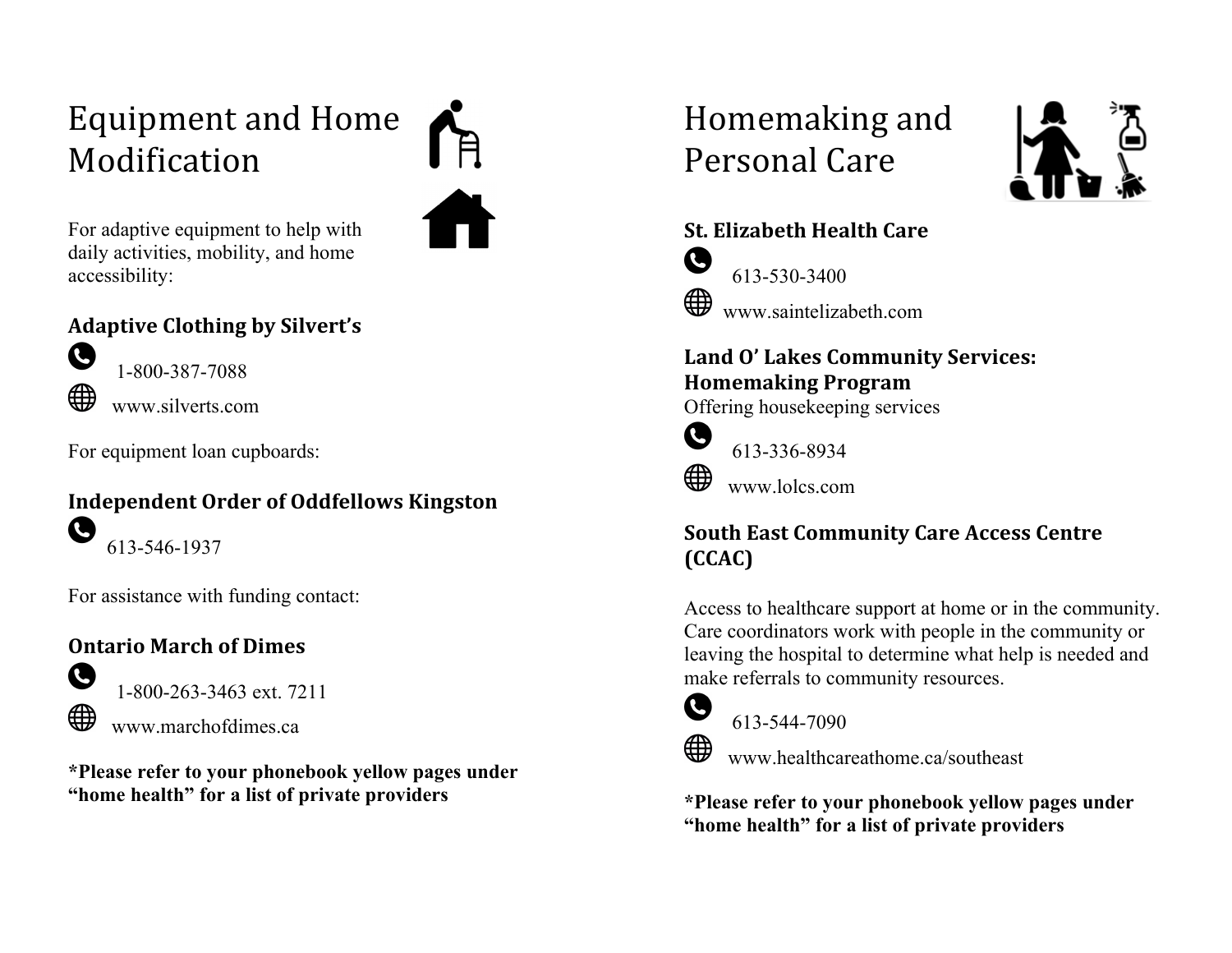### Transportation



For information about licenses or accessible parking permits:

#### **Ontario Ministry of Transportation**



1-800-387-3445



www.mto.gov.on.ca

For services that provide transportation around the community:

#### **Lennox and Addington Seniors Outreach Service**



 $\bullet$  613-354-6668



www.lasos.ca

### **Land O' Lakes Community Services**



 $\bigodot$  1-877-679-6636



**\*Please refer to your phonebook/ online yellow pages under "transportation" for a list of private providers** 

### Active and Leisure

#### **VON Stroke Recovery Fitness Program**

Offered in:

Belleville: @ YMCA of Central East Ontario-433 Victoria

Ave.

Wednesdays and Fridays 1:00-2:00pm



1-888-279-4866 ext. 5350



Kingston: @ YMCA West 745 Progress Ave. Mondays 10:30-11:30am



613-634-0130

#### **VON Support Groups for Stroke Survivors and Family/Caregivers**



613-634-0130

### **Revved Up Exercise Program**



A twice weekly 1-hour exercise program for adults with mobility impairments.



613-533-6000 ext. 79283



revvedup@queensu.ca